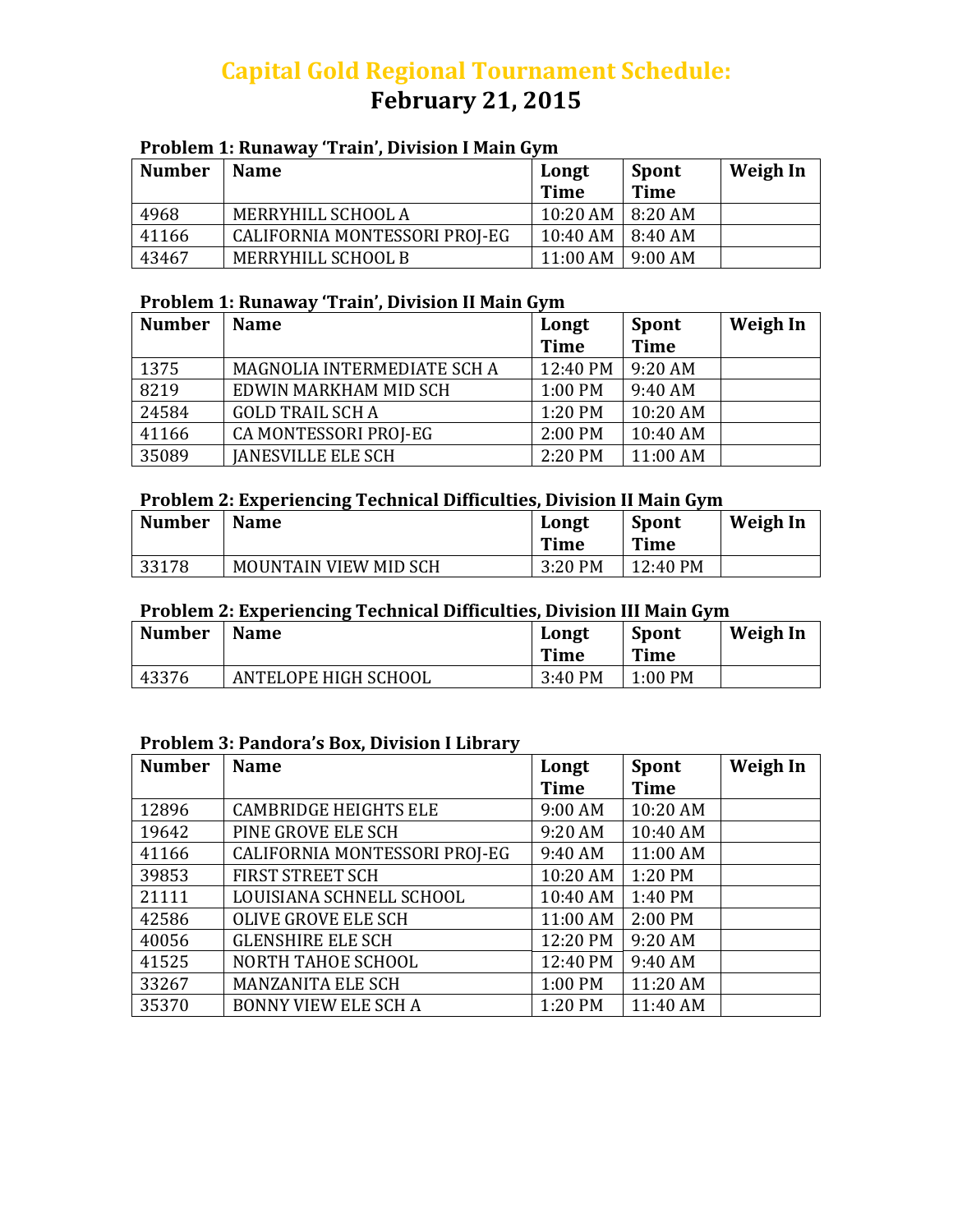# **Capital Gold Regional Tournament Schedule:**

# **February 21, 2015**

## **Problem 3: Pandora's Box, Division II C107**

| <b>Number</b> | <b>Name</b>                        | Longt       | <b>Spont</b> | <b>Weigh In</b> |
|---------------|------------------------------------|-------------|--------------|-----------------|
|               |                                    | <b>Time</b> | <b>Time</b>  |                 |
| 109           | <b>BROOKFIELD SCH</b>              | 9:20 AM     | 8:00 AM      |                 |
| 1375          | MAGNOLIA INT SCH TM A              | 9:40 AM     | 8:20 AM      |                 |
| 8219          | EDWIN MARKHAM MID SCH              | 10:00 AM    | 8:40 AM      |                 |
| 11961         | <b>MAGNOLIA INTERMEDIATE SCH B</b> | 10:40 AM    | 9:00 AM      |                 |
| 19642         | PINE GROVE ELE SCH                 | 11:00 AM    | 9:20 AM      |                 |
| 20931         | SILVERADO MID SCH                  | 11:20 AM    | 9:40 AM      |                 |
| 24069         | ANTELOPE CROSSING MID SCH TM A     | 1:00 PM     | 10:20AM      |                 |
| 41322         | ANTELOPE CROSSING MID SCH TM B     | 1:20 PM     | 10:40 AM     |                 |
| 43067         | SHENANDOAH VALLEY SCHOOL           | 1:40 PM     | 11:00 AM     |                 |
| 37589         | UNIVERSITY PREPARATORY SCH         | 2:00 PM     | 12:20 PM     |                 |
| 33178         | MOUNTAIN VIEW MID SCH              | 2:20 PM     | 12:40 PM     |                 |
| 13280         | <b>SEQUOIA MID SCH</b>             | 3:00 PM     | $1:00$ PM    |                 |

## **Problem 3: Pandora's Box, Division III Library**

| <b>Number</b> | <b>Name</b>          | Longt<br>Time | Spont<br>Time | Weigh In |
|---------------|----------------------|---------------|---------------|----------|
| 1691          | <b>BEAR RIVER HS</b> | $2:00$ PM     | $9:00$ AM     |          |

#### **Problem 4: Lose Your Marbles, Division I E102, Weigh‐In F104**

| <b>Number</b> | <b>Name</b>         | Longt<br><b>Time</b> | <b>Spont</b><br>Time | Weigh In  |
|---------------|---------------------|----------------------|----------------------|-----------|
| 42586         | OLIVE GROVE ELE SCH | 12:00 PM             | 8:00 AM              | $9:00$ AM |

#### **Problem 4: Lose Your Marbles, Division II E102, Weigh‐In F104**

| <b>Number</b> | <b>Name</b>                    | Longt              | Spont      | Weigh In   |
|---------------|--------------------------------|--------------------|------------|------------|
|               |                                | <b>Time</b>        | Time       |            |
| 24069         | ANTELOPE CROSSING MID SCH TM A | $12:20 \text{ PM}$ | $9:00$ AM  | $10:00$ AM |
| 24584         | <b>GOLD TRAIL SCH A</b>        | 12:40 PM           | $9:20$ AM  | $10:20$ AM |
| 1695          | HAPPY VALLEY ELE SCH A         | $1:00$ PM          | $10:00$ AM | $11:00$ AM |

#### **Problem 4: Lose Your Marbles, Division III E102, Weigh‐In F104**

| <b>Number</b> | <b>Name</b>          | Longt<br><b>Time</b> | <b>Spont</b><br>Time | Weigh In  |
|---------------|----------------------|----------------------|----------------------|-----------|
| 1691          | <b>BEAR RIVER HS</b> | 1:20 PM              | 8:20 AM              | $9:20$ AM |
| 43376         | ANTELOPE HIGH SCHOOL | $2:00$ PM            | 8:40 AM              | 9:40 AM   |

#### **Problem 5: Silent Movie, Division I Multi‐Purpose Room**

| <b>Number</b> | <b>Name</b>             | Longt<br><b>Time</b> | <b>Spont</b><br>Time | Weigh In |
|---------------|-------------------------|----------------------|----------------------|----------|
| 15378         | <b>COOPER ELE SCH A</b> | 9:00 AM              | 10:40 AM             |          |